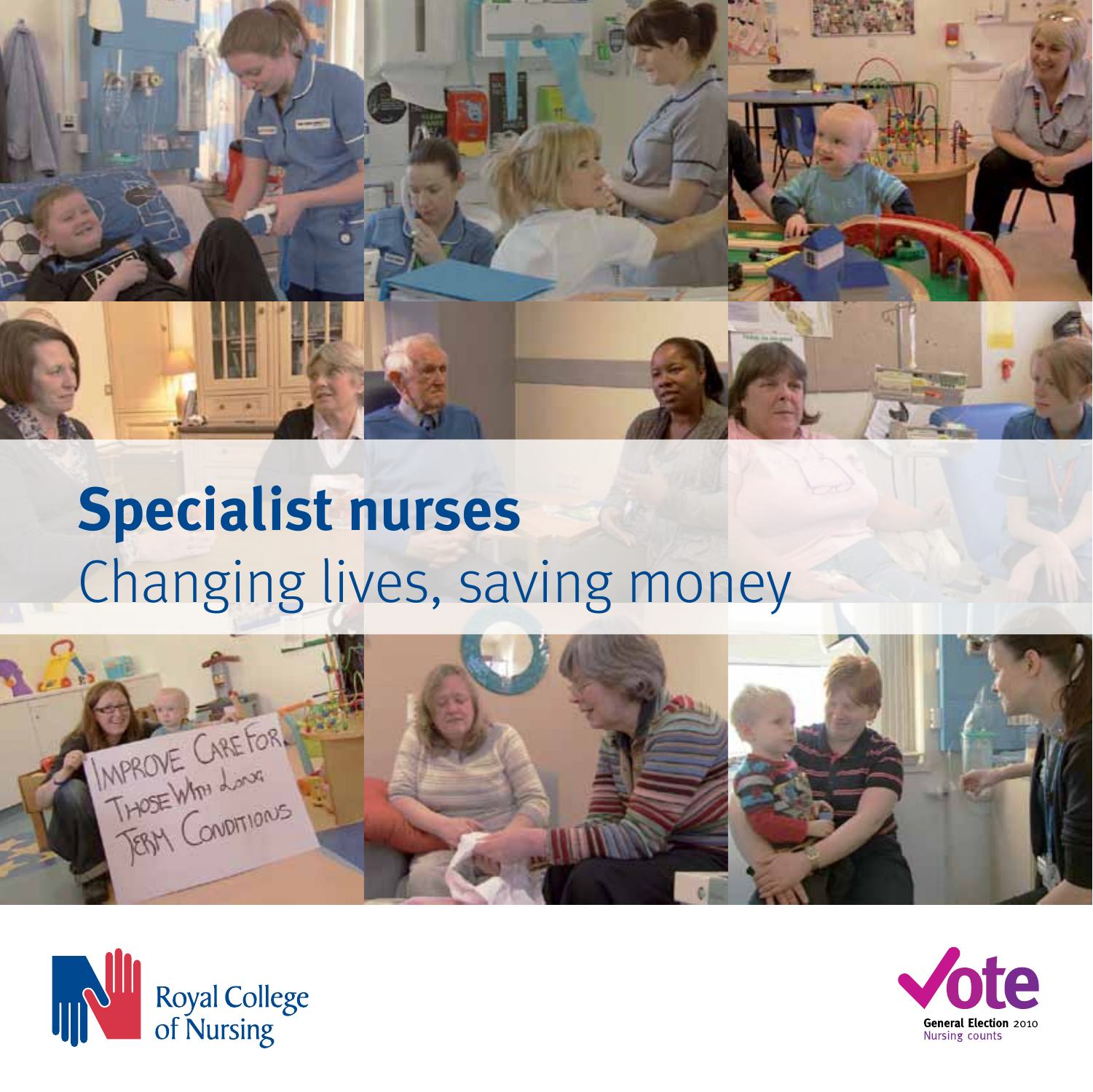### **Summary**

**For thousands of people in the UK suffering from long-term conditions, one type of health care professional provides a level of care and support that they couldn't do without – specialist nurses. This report explains all about the role of the specialist nurse, the impact they have on patient care and the financial arguments behind these valuable posts.**

Specialist nurses are dedicated to a particular area of nursing; caring for patients suffering from long-term conditions and diseases such as cancer, diabetes, Parkinson's, chronic heart failure and dementia.

They provide direct patient care and can play a vital role in educating patients on how best to manage their symptoms, as well as offering support following diagnosis. In many cases the involvement of a specialist nurse can prevent patients being re-hospitalised.

#### **Making a difference**

*"Stroke patients are more likely to survive (by around 25 per cent), make a better recovery and spend less time in hospital (by six days) if they are admitted to a stroke unit. The role of the specialist stroke nurse is vital within this team to ensure patients receive the specialist care needed to make the best recovery possible."*

John Barrick, CEO, Stroke Association

Today's specialist nurse takes a leading role in making sure patients get the best care possible. Several studies have shown that as a substitute for other health care professionals, including doctors, specialist nurses are both clinically and cost effective. Studies show the direct and indirect benefits of specialist nursing roles can include reducing referral times, the length of hospital stays and the risks of complications post-surgery.

In a national survey of health advocacy groups (RCN/ National Voices, 2009) patients consistently rated specialist nurses higher than any other health and social care professionals in:

- understanding patient needs
- designing and implementing care pathways
- obtaining patient feedback
- being transparent and honest.

#### **A valuable resource at risk**

Specialist nurses were one of the groups hardest hit by the NHS deficits crisis of 2005/06. A poll of specialist nurses (RCN, 2008) showed:

- one-in-four faced risk of redundancy
- half were aware of cuts in services in their specialty
- 45 per cent were being asked to work outside their specialty to cover staff shortages in general clinical settings.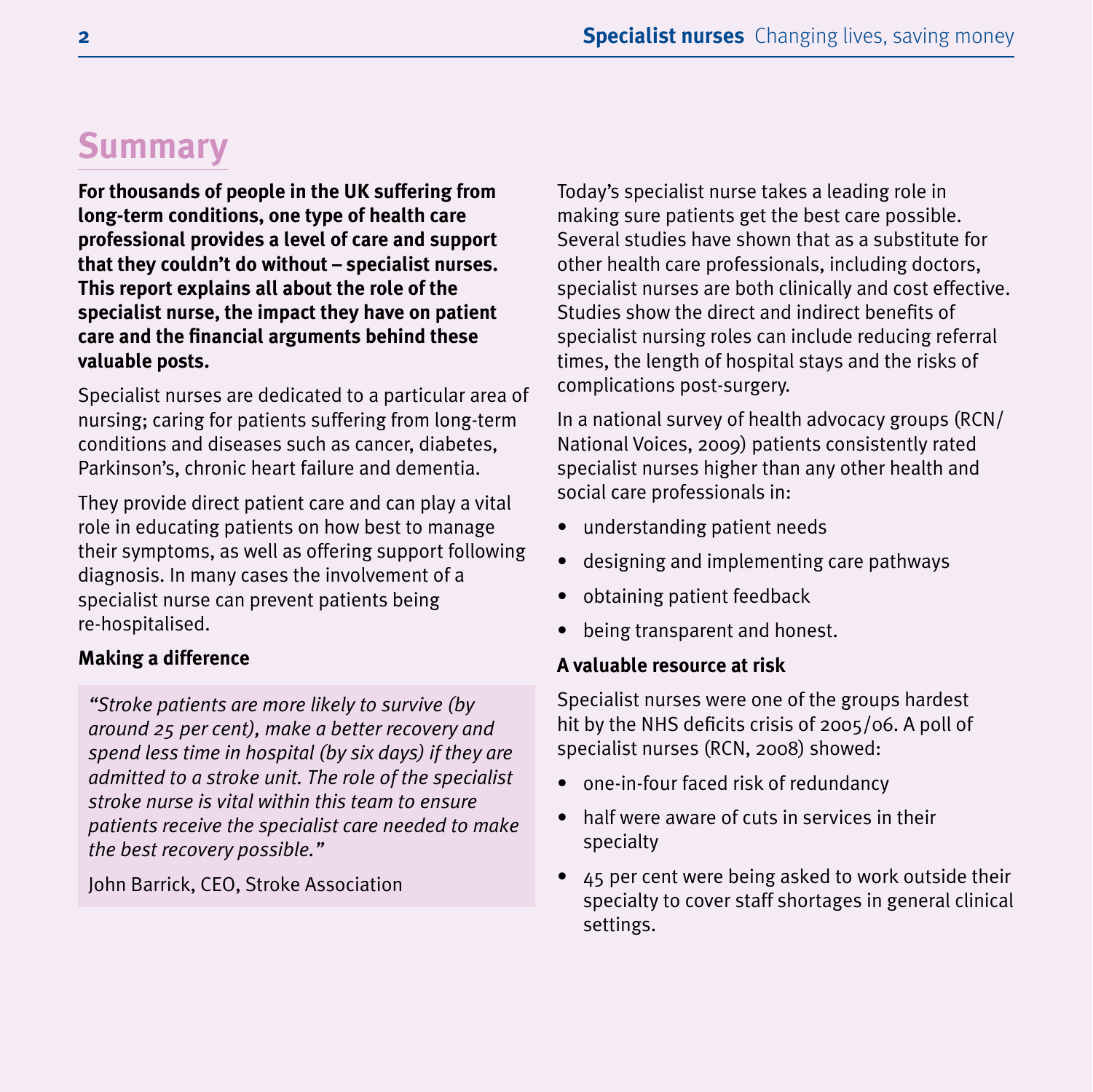

**Name:** Lesley Thomson

**Specialism:** Breast Cancer Care

**Place of work:** Nightingale Genesis Centre, Manchester

Lesley, who has a Masters in counselling, is the team leader for the breast care service which she established almost 30 years ago. She now runs a caseload of about 700 new breast cancer patients annually, with six staff including herself, two full-time and four part-time.

She explains her role as principally involving the psychological assessment and support of women who either have or think they may have breast cancer. It also involves doing follow up clinics for women after they have treatment as well as education for schools, the general public and for support groups.

According to Lesley, people react very differently to the diagnosis depending on their age and stage of life. "Older women tend to have a gloomy outlook. Their expectation at diagnosis is of a horrible death. My job is to get them to see the outlook is really quite good and it's not a death sentence.

"The problem for younger women is the length of the treatment. Younger women tend to have longer treatment that can go on for as much as two years which interrupts their work, social lives and child care. The knock-on effect of it can be huge and that's even apart from dealing with people's body image problems."

Helen Bailey, one of the patients from the clinic, explains why having her own nurse specialist (Fiona) made such a difference to her when she found out she had cancer. She says: "Fiona was really good. At the time you are bombarded with information but probably the most important thing you get given is a phone number you can actually ring. I called Fiona afterwards and came back a few days later for a chat. She was very clear and what I liked about it was that it was very personal to me. She sat me down and talked about my disease. Going away afterwards I had learnt that there were many different kinds of breast cancer and that it affects women in different ways and it's found at different stages. But she talked about it personally to me and how it would affect me."

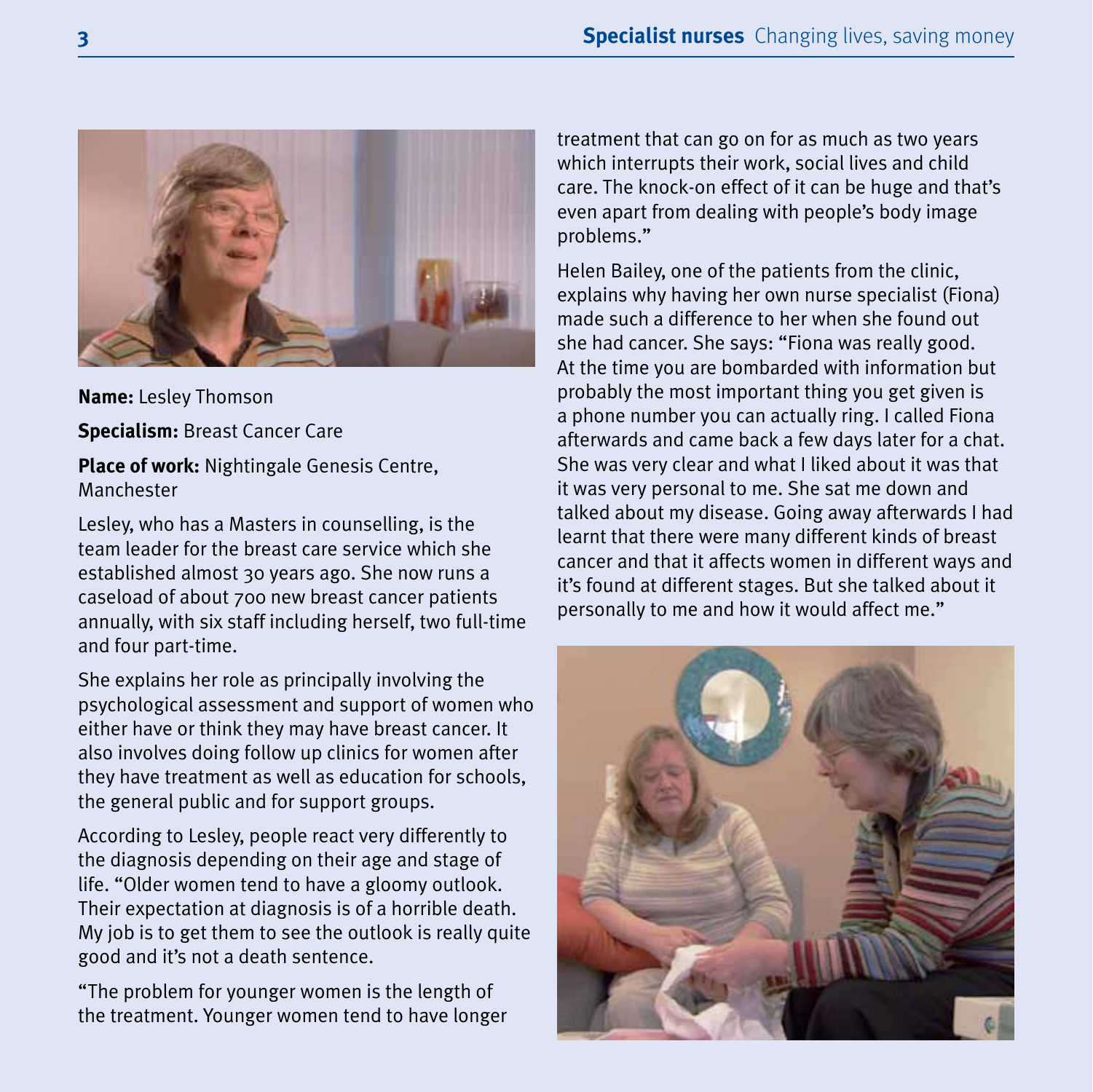### **How do specialist nurses save money?**

Specialist nurses add value to patient care, while generating efficiencies for organisations through new and innovative ways of working.

The cost benefits generated by specialist nurses include:

- reduced waiting times
- avoidance of unnecessary hospital admission/ readmission (through reduced complications post-surgery/enhanced symptom control/ improved patient self-management)
- reduced post-operative hospital stay times
- the freeing up of consultant appointments for other patients
- services delivered in the community/at point of need
- reduced patient treatment drop-out rates
- the education of health and social care professionals
- the introduction of innovative service delivery frameworks
- direct specialist advice given to patients and families.

A number of independent reports reveal the direct and measurable cost efficiencies generated by specialist nurses, including:

#### **Multiple Sclerosis**

A PCT will have an estimated 10 patients requiring relapse treatment per year and if an MS nurse could treat them at home, this would save **£17,970**.

The MS Society reports its funded nurse specialists save NHS trusts **£60,000** per year, per trust by treating relapse symptoms at home.

The MS team at the National Hospital for Neurology and Neurosurgery, University College London Hospital Foundation Trust has developed a multidisciplinary specialist relapse service.

Over five years, the service has gone from inpatient to outpatient. This has led to a reduction in waiting times from 6.2 weeks to 6.1 days and this trial also pointed towards an average saving of **£1,797 per patient** who could be treated with steroids at home rather than in hospital.

In the Northamptonshire PCT, an MS specialist nurse saved **£65,773** by treating 34 patients at home rather than in hospital and also freed up secondary care neurology appointments by half, saving **£16,402**.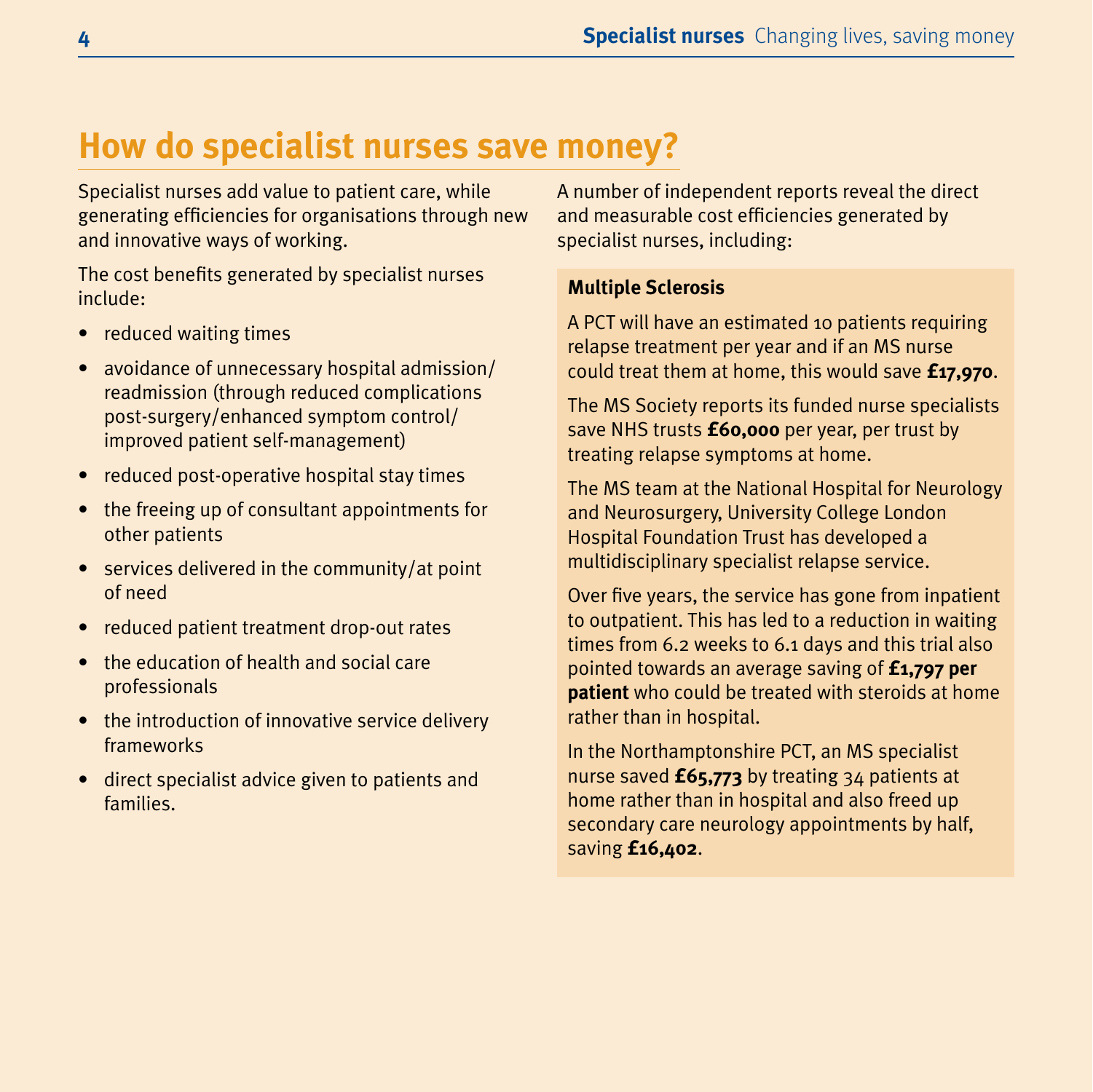#### **Parkinson's disease**

The Parkinson's Disease Society report (2006) found that community-based services for people with Parkinson's could save the NHS an estimated £56 million – or **30 per cent** of the money spent on supporting people in care homes – and that Parkinson's specialist nurse care – as part of a multidisciplinary team – reduces hospital admissions by **50 per cent**.

In Harlow PCT, a Parkinson's specialist nurse reduced patients' length of stay and reversed the upward trend in admissions which delivered a saving of **£80,000**.

#### **Heart disease**

A report by the British Heart Foundation (2008) revealed that close monitoring of patient symptoms by a nurse specialist reduced readmission rates by **35 per cent**, saving PCTs **£1,826 per patient**. Furthermore, patients in contact with a heart failure specialist nurse experienced less impact from their condition on their daily lives.

#### **Epilepsy**

Epilepsy Action estimates that by reducing waiting times to see a specialist or general neurological consultant, epilepsy specialist nurses save health trusts **£80,000** per year.

In Surrey PCT, a new specialist epilepsy nurse reduced attendances at A&E by **nearly half** in 2005. This represents a saving of **£17,136** a year.

Epilepsy misdiagnosis (which happens in 20-31 per cent of cases, or over 100,000 people) in England costs £23 million and the non-medical cost was £111 million. A specialist epilepsy service could help combat this and a randomised controlled trial (**NHS National Workforce Project**) found that patients consulting a specialist nurse and a neurologist were less likely to visit their GP, which led to a saving of **£184 per patient** per year.

#### **The Secondary Breast Cancer Taskforce**

The taskforce reported that clinical nurse specialists will see around 13 follow-up patients per week in outpatients. According to Department of Health tariffs, this represents **£53,040** in income and frees up **13** slots to new patients per week.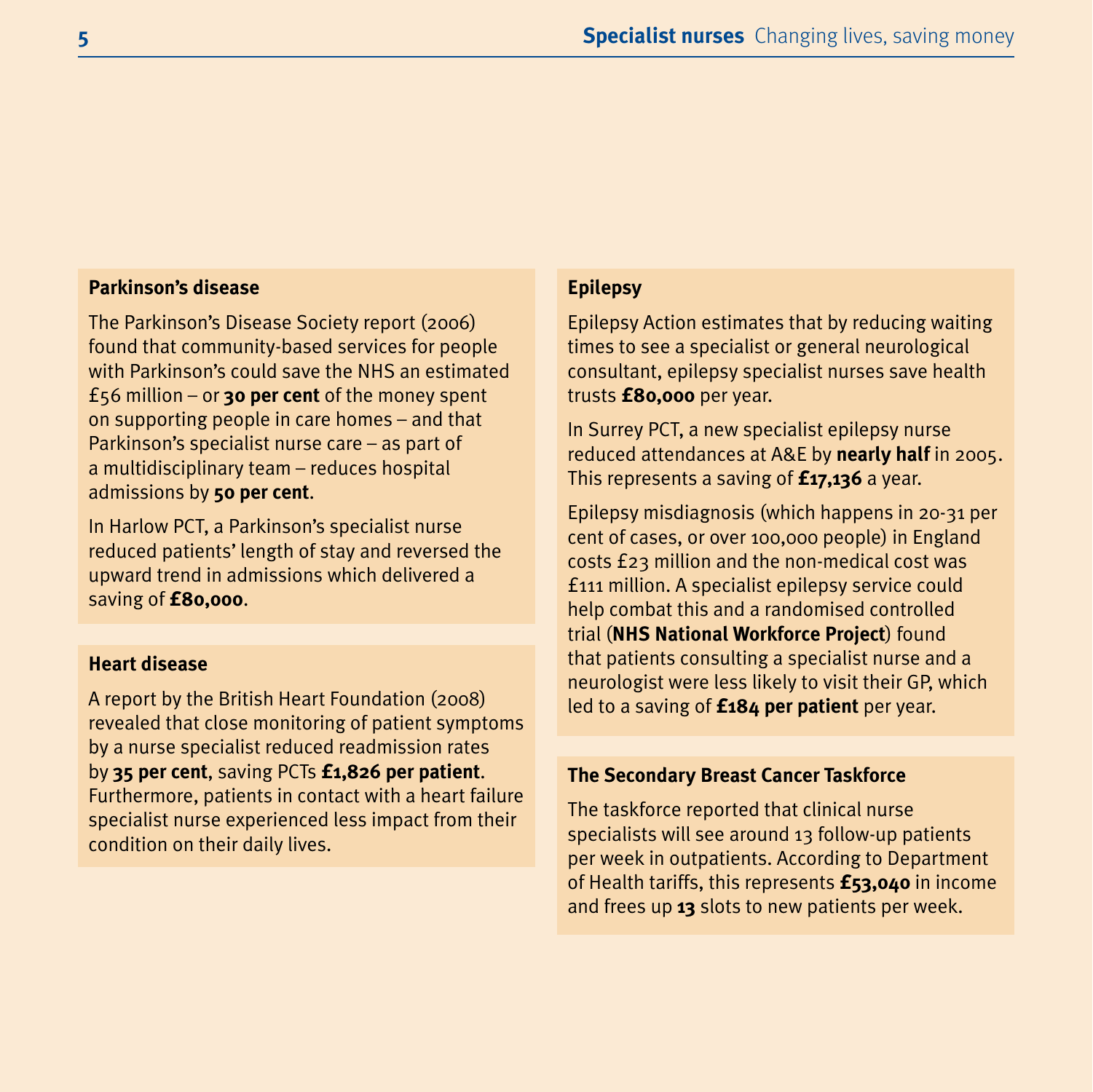

**Name:** Carrie Dobson

**Specialism:** MS Nurse Specialist

**Place of work:** Southampton University Hospitals NHS Trust

Carrie Dobson provides support for patients with Multiple Sclerosis (MS) in the Wessex region including co-ordinating their drug therapies.

Carrie and her colleague have a caseload of 350 patients on drug treatment.

"But we see more than that on a more sporadic basis. We also have a patient helpline so anyone can phone in with a problem. We do several clinics a month including two outpatient clinics a week for symptom management and drug follow up, a newly diagnosed clinic every other week and a drug information session once a month. We also get involved with the MS charity groups offering support for their patient group meetings.

"Even if they don't want regular contact they know someone is there, so if they have a problem they know there's someone they can call.

"We take the pressure off the doctors because we co-ordinate the drug treatments. We're also able to spend more time with the patients, give them a bit more education and get involved a bit more, for example, if they have problems at work."

One of Carrie's patients, Linda McGuinness, explains why the service means so much to her: "Unless you're going through it you don't know how it will affect you. When you're sitting there and suddenly your feet don't work or your legs don't work it's very frightening and you want help there and then. You can't always get the doctor, although he's very good, you need to have somebody there you can ring up and say 'help, this is happening, what should I do about it?' It's like a safety rope, like a lifebelt to know there is somebody there."

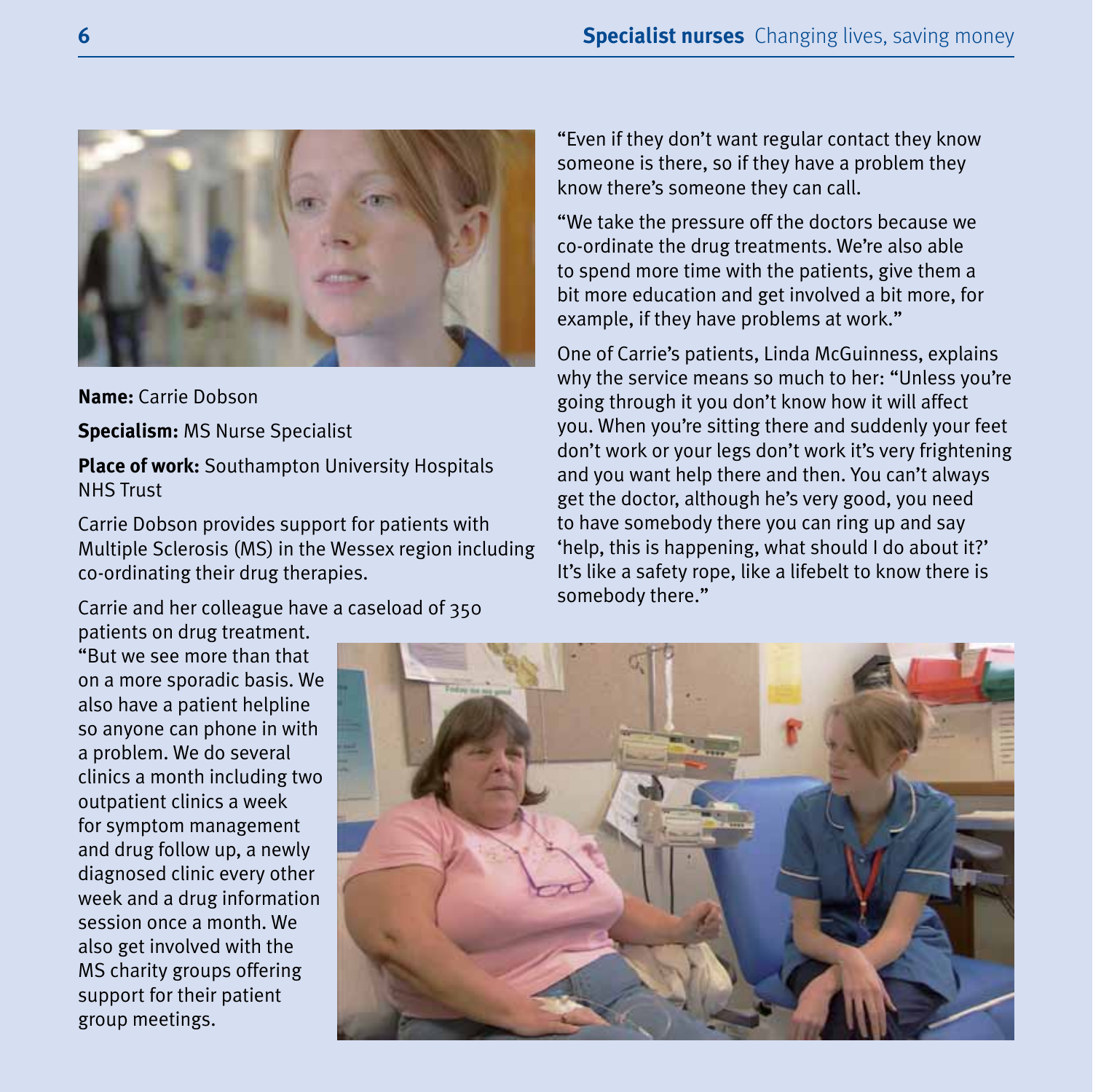

**Name:** Carolyn Noble

**Specialism:** Parkinson's Disease Nurse Specialist

**Place of work:** The City Care Centre, Peterborough

Carolyn Noble works in Peterborough and the surrounding areas. Her work involves seeing people soon after they have been diagnosed with Parkinson's and supporting them throughout the course of their condition.

long as possible and she can help them achieve this by helping them understand how to manage the condition. However, some people with Parkinson's go on to develop dementia which adds to the difficulty of being able to remain at home.

One of Carolyn's patients, Tim, has both and is being cared for at home by his wife of  $46$  years Lillian. "Tim's had Parkinson's for 30 years and he's marvellous. Some days he'll talk to me but some days he'll only come out with one word but still he's my husband.

"He's got dementia now connected with the Parkinson's but he's very happy.

"I want to have him at home as long as I'm well and able to do it. I love him very much and he's my number one boy.

 "Carolyn is a star and I really mean it. I wouldn't know what we would do without her."

Carolyn explains: "I aim to reduce any fears people may have by helping them to understand what is happening to them and to enable them to resume control over their lives.

"I usually get called to see people who have run into problems such as falling or getting an infection which, if left untreated, can bring about a deterioration of their symptoms and they might have to go to hospital."

In Carolyn's experience most people want to remain as independent as possible for as

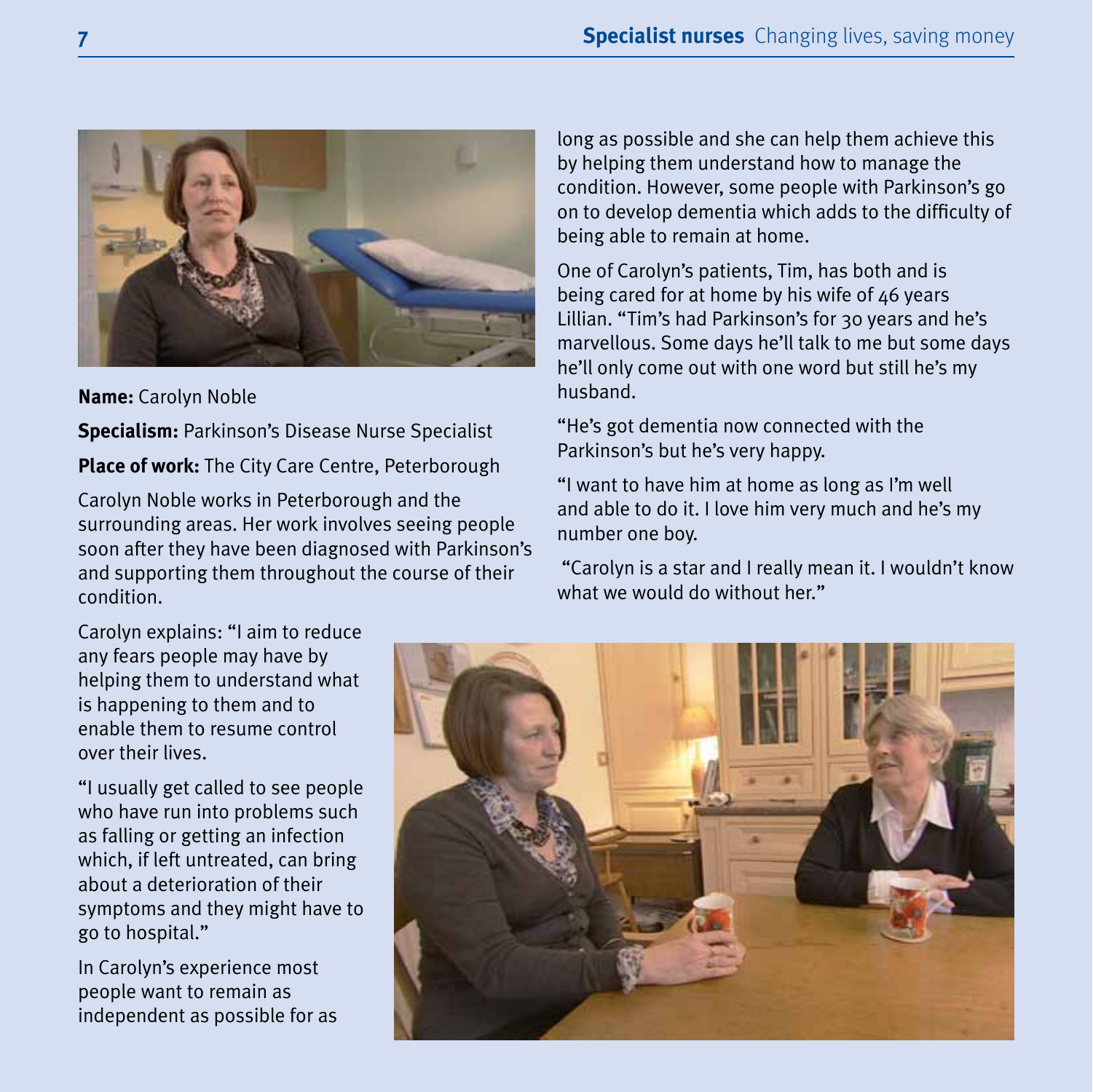

**Name:** Paulette Winchester-Joseph

**Specialism:** Admiral Nurse (specialising in dementia care)

**Place of work:** North East London NHS Foundation Trust and For Dementia, London

The main focus of Paulette's role is to look after family carers of people with dementia by supporting them at home. However anyone affected by dementia can come to Paulette for practical support and advice.

with dementia. Her work was her lifeline and I am supporting her in getting back to work while helping her balance being at home with her husband and her feelings of self worth."

One of Paulette's carers, Jim Hook, has spent the last few years looking after his wife who had several health problems including dementia. She died two weeks before Christmas. Jim is 90 this year and had been married to his wife for 64 years.

"When I needed to know who to contact or what I needed to do, I phoned Paulette and she did it for us. That's where her strength came in. She was someone to turn to. Your nearest and dearest relatives haven't got any idea what it's like to be a carer and it isn't something you can train for. The stresses and strains I've been through the past years have been made a lot easier by Paulette's continued presence and her ability to see the overall picture and give me the support I've needed even if I haven't always asked for it. She's been marvellous and I'll appreciate it for the rest of my life."

Currently, Paulette and her colleague running

the service in Barking and Dagenham are actively dealing with about 80 people in various stages of their treatment.

"I would try to see four carers a day at home. And though I don't give medical advice per se, I do monitor the side effects if they are on a particular medication for dementia.

"I saw a lady recently who has just been made redundant at 60 and has that to deal with as well as looking after her partner

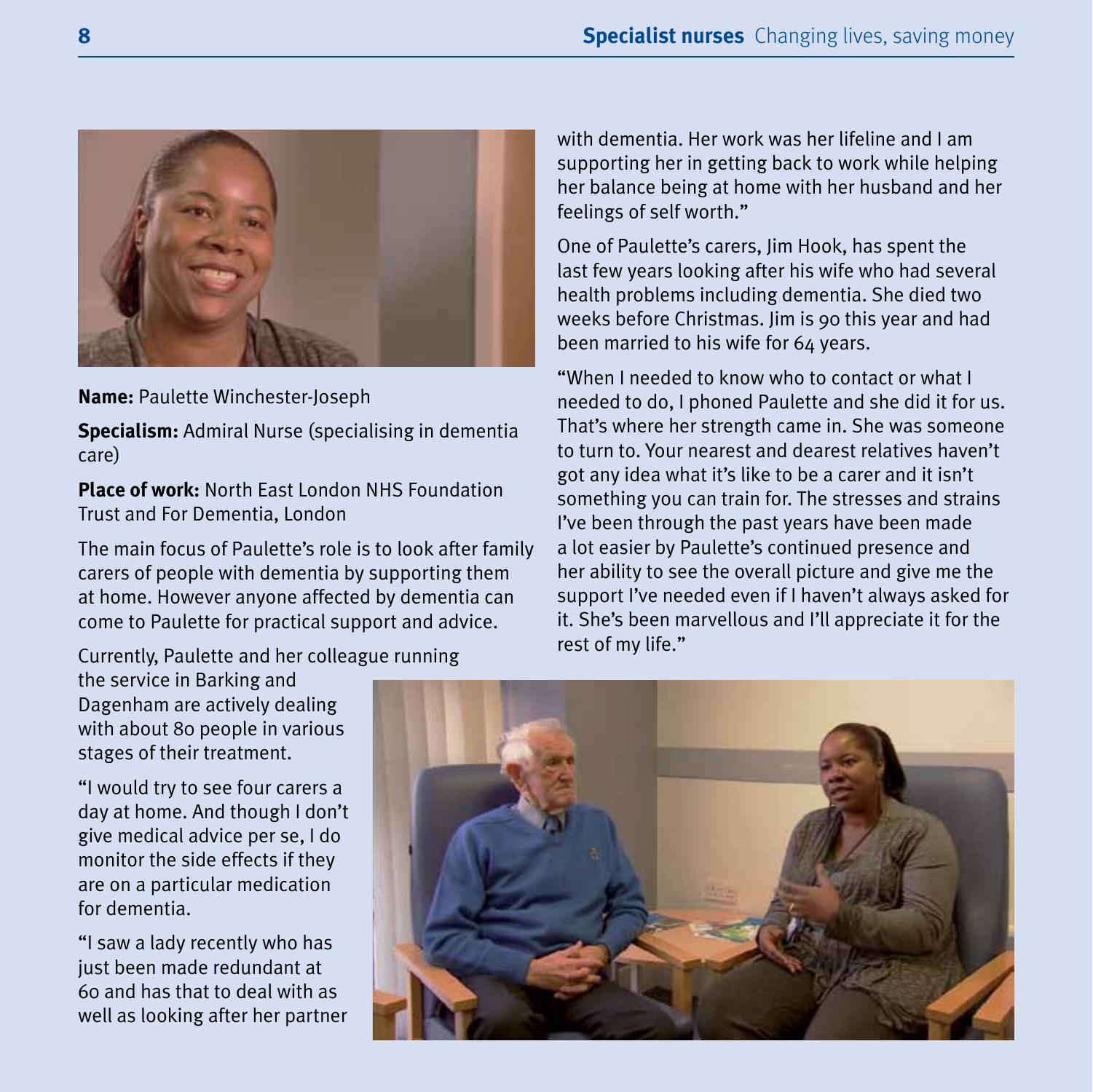

**Name:** Joan Grogan

**Specialism:** Craniofacial Neurological Nurse Specialist

**Place of work:** Alder Hey Children's Hospital, Liverpool

Joan runs the craniofacial surgical unit at the well known Liverpool children's hospital and was central to setting up the unit in the 1990s.

The unit started by doing two major craniofacial surgeries a year. They were funded by the Department of Health to do 49 major cases four years ago. They are now funded for 101 major cases and last year carried out 136.

The patients will typically be seen by the hospital over a period of years since many of them (Apert's or Crouzon's patients for example) will need a lot of surgery over a long period of time. "We offer a total service from birth to 18 so we act as a comfort blanket for our patients. They can phone us if there is anything wrong and we can get them referred on quickly to whoever they need to see."

Joan also co-ordinates the pre-operative surgery meetings for patients and aims to bring all the professionals together in one room to make it more convenient for the patients and their families. "Many of our patients come from far away and when they come they will need to see a range of specialists. They might need to see up to 14 professionals and we try to get them all in the room at the same time so they can see everyone at once which is intimidating the first time but ultimately saves them so much time and bother that they really like it once they get used to it."

Claire Prior, the mother of one-year-old Cian who had major surgery recently at the unit, explains what extras Joan added to the process. "We met Joan for the first time at the initial meeting and then again afterwards. She gave us time and explained things in simple terms even though the consultant did do it in blatant terms. Joan went over things as well and just gave us a bit of time to absorb everything."

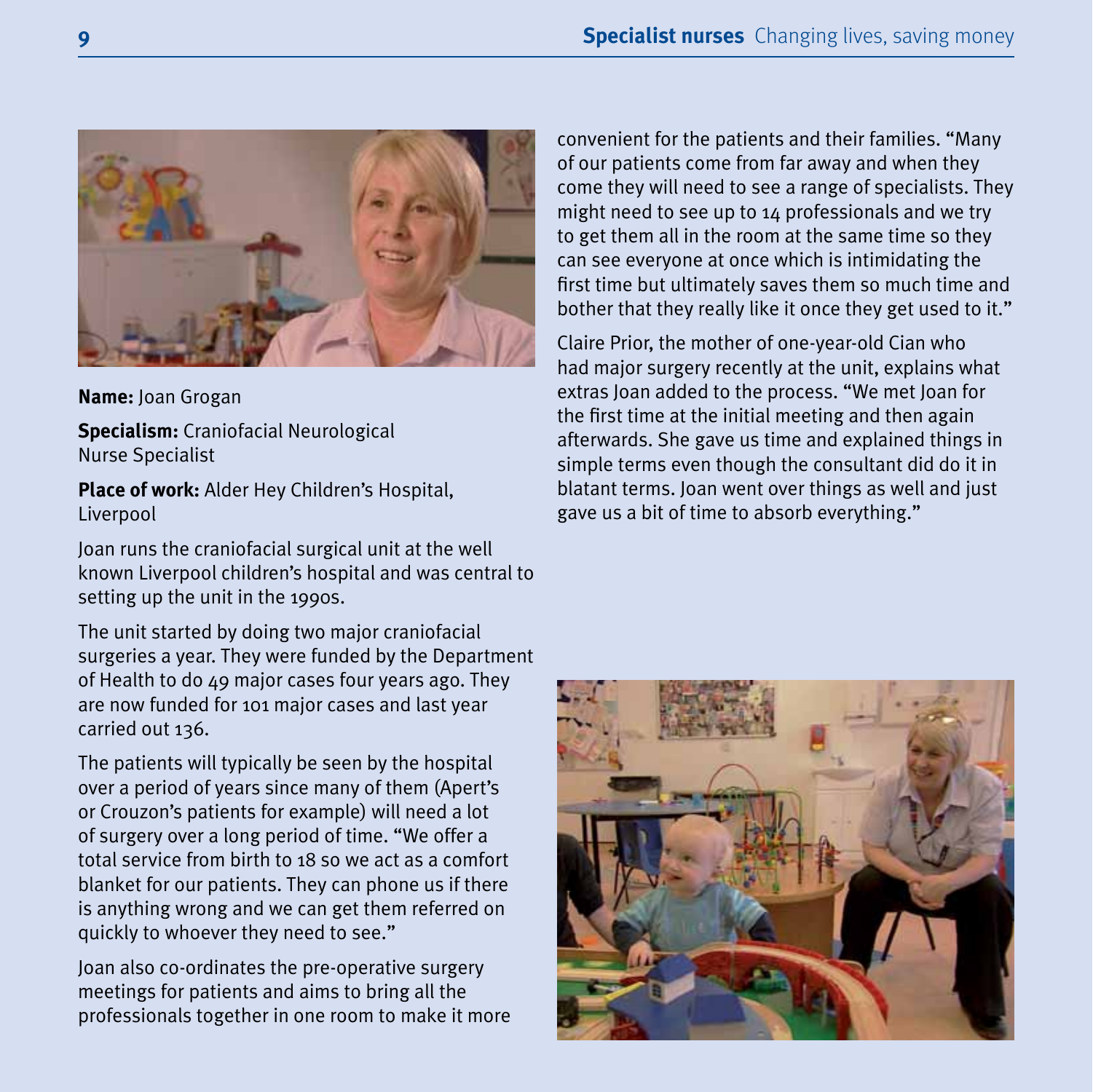

**Name:** Sarah Doyle

**Specialism:** Advanced Paediatric Nurse Practitioner Urology

**Place of work:** Alder Hey Children's Hospital, Liverpool

Sarah is an autonomous practitioner for patients who don't require surgery. She takes patients' histories, undertakes physical examinations, compiles differential lists, orders relevant diagnostic investigations as needed and devises treatment

plans. As an independent prescriber she is also able to write prescriptions. Currently, Sarah is working a four-day week so she can begin her PhD.

 "The hardest thing about my job is that there isn't enough time to do all I want to do or as well as I would like," she explains about the job which sees her dealing with children who have bladder and related urinary problems.

"We take referrals from GPs, consultants from other hospitals and within the Alder Hey. Most patients are referred to us from neurosurgery and nephrology."

"I also deal with children before and after urological surgery and the most important thing here is that they understand what's going to happen and what will happen afterwards. Even at their pre-operative meeting I'm starting to build a relationship with the family.

"But there are many benefits to having nurse specialists/advanced nurse practitioners. Financially we're value for money because we can do many of the

> tasks that doctors do but we're cheaper. We also add value in the relationships we build with the families, their communities and schools."

> She adds: "As a nurse I believe I'm approachable and am happy to help when people come to me with a problem, sometimes even it's just by knowing who to contact."

Her patients and their families can testify to this. Louise, whose young son, Glen, was receiving care for a bladder problem said: "If I've got any problems at all I speak to Sarah and she's very helpful. It's very nice to have her here."

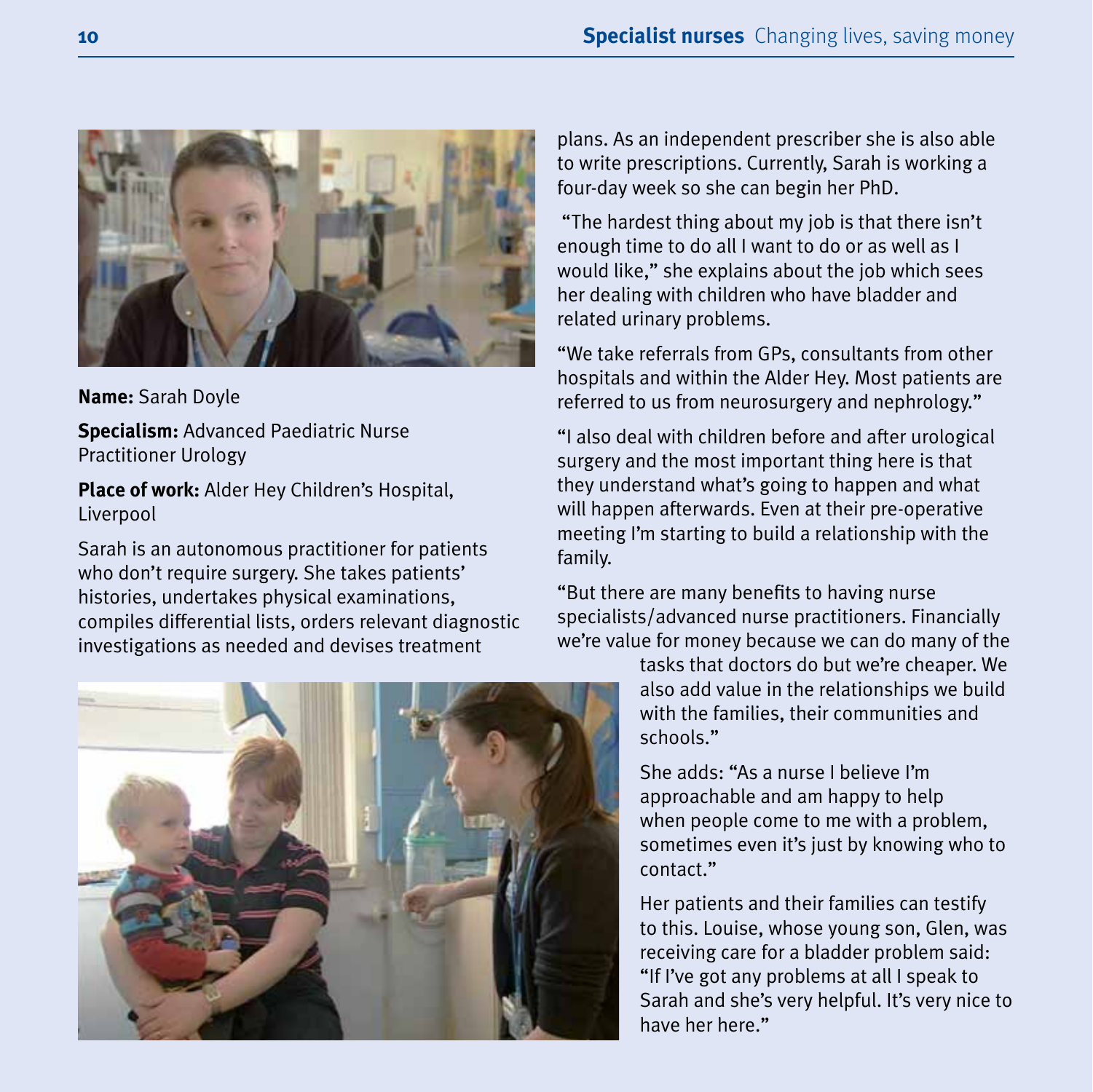

## **Examining the threat**

As we enter another period of constrained public spending, many specialist nurses now face serious organisational and funding challenges that are inhibiting their ability to deliver high quality care, tailored to the needs of patients.

The potential of specialist nurses to drive the safety and quality of care, and to improve patient outcomes is under threat.

Despite the evidence of positive impacts in terms of patient care enshrined in national guidelines, no other group has been targeted to such a degree in the wake of NHS financial pressures. As an RCN (2008) survey highlighted, the scale of the potential loss of specialist nursing expertise is significant:

- more than one third of specialist nurses reported their organisations had a vacancy freeze in place
- 47 per cent reported they were at risk of being downgraded
- 68 per cent reported having to see more patients.

### **What is the RCN calling for?**

To enable specialist nurses to continue to deliver high-quality care, tailored to patient needs, the RCN has identified three key recommendations.

- **1 Every patient with a chronic or long-term condition should have the right to specialist nursing care.** Local decision makers should map the number and type of specialist nurses required. This information should be linked to service and workforce planning to ensure that sufficient specialist nurses are in post to support this patient right.
- **2 Specialist nurse posts should be supported through robust long term funding**. Short-term funding of up to two years makes these posts vulnerable to cut backs. Where funding is provided by a charitable or voluntary organisation this should be underwritten by the NHS. Specialist nurse posts must not be targeted for cut backs when health spending is under pressure.
- **3 Specialist nurses need time to fulfil the key aspects of their role**. Job descriptions and workload should recognise and allow time for the core elements of the role, which include providing clinical expertise, leadership, and education and training.